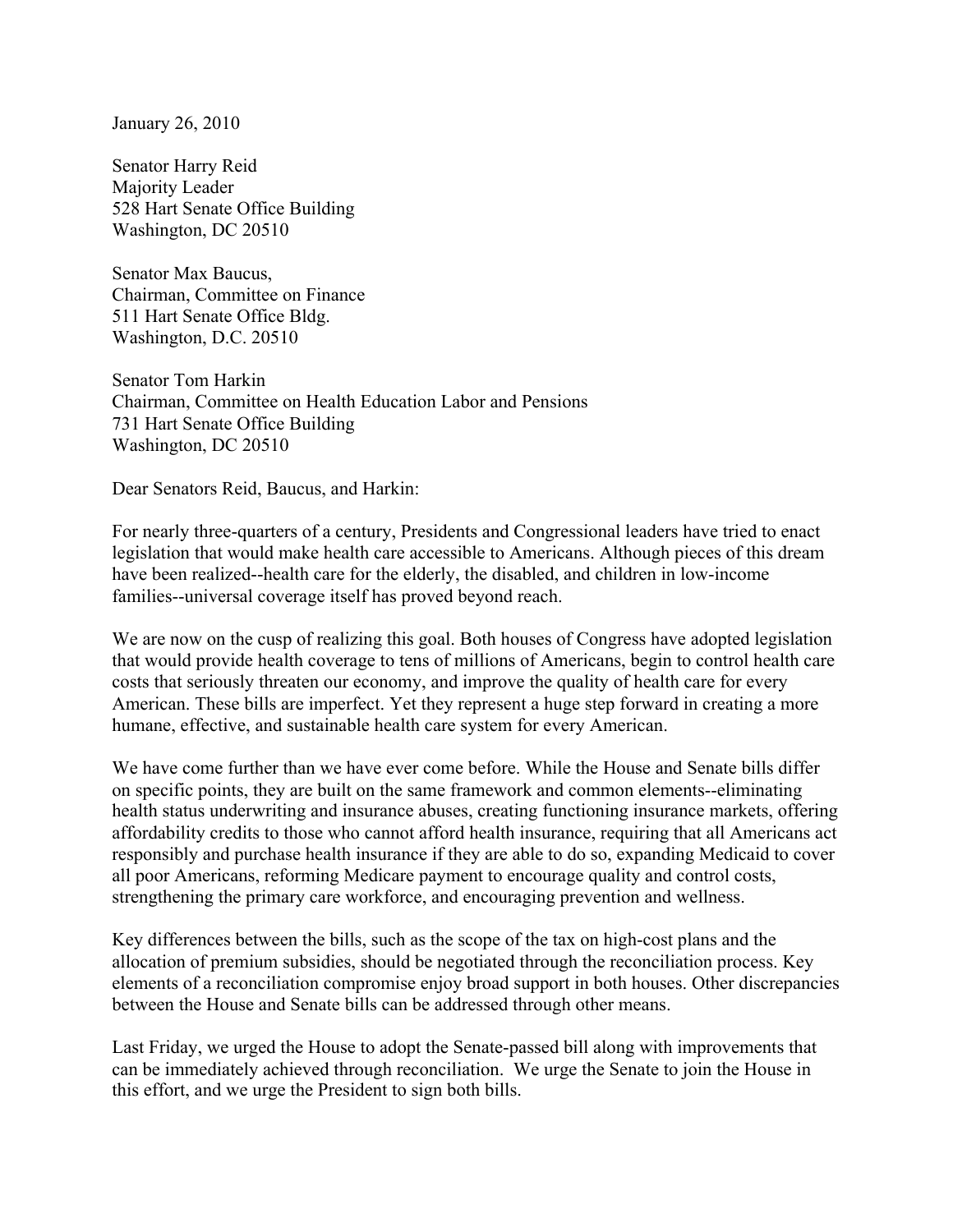With the loss of Edward Kennedy's Senate seat, Democrats no longer enjoy a filibuster-proof Senate majority, but they still enjoy the largest Senate majority any party has achieved in the past generation. The loss of this one vote does not require Congress or the President to abandon Senator Kennedy's life work of health care reform. A year of political infighting, misleading debates about death panels and socialized medicine, and sheer inaction has left Americans exhausted, confused, and disgruntled. Americans are also bearing the severe consequences of deep recession and unemployment. Still, a majority of Americans support health reform, and all Americans need it.

If Congress abandons this effort at this critical moment, that will leave millions more Americans to become uninsured in the coming years as health care becomes ever less affordable. Abandoning health care reform--the signature political issue of this administration--would send a message that Democrats are incapable of governing and lead to massive losses in the 2010 election, possibly even in 2012. Such a retreat would also abandon the chance to achieve reforms that millions of Americans across the political spectrum desperately need in these difficult times. Now is the moment for calm and resolute leadership, pressing on toward the goal now within sight.

Some have proposed dividing the bill or starting anew with negotiations to produce a less comprehensive bill. From the perspective of both politics and policy, we do not believe this is a feasible option. We doubt that the American public would welcome more months of partisan wrangling and debate. We doubt that the final product would match what has already been achieved. Indeed we doubt that any bill would reach the President's desk should congressional leaders pursue this misguided course.

We, the signatories of this letter, come from a variety of different perspectives. Some of us are long-standing advocates of progressive causes. Some of us are nonpartisan or identify as political moderates.

From these differing perspectives, we agree on one thing: the current choice is clear. The Senate must work with the House in agreeing on legislation that is acceptable to both houses of Congress insofar as this is possible within the reconciliation process and then both houses must adopt the final reconciliation legislation.

Sincerely,

Henry Aaron, Brookings Ronald Andersen, UCLA Gerard Anderson, Johns Hopkins Dean Baker, Center for Economic and Policy Research Ronald Bayer, Columbia University Anna Burger, Secretary-Treasurers, SEIU David Cutler, Harvard University Stephen Davidson, Boston University Linda Degutis, Yale University Judy Feder, Georgetown University